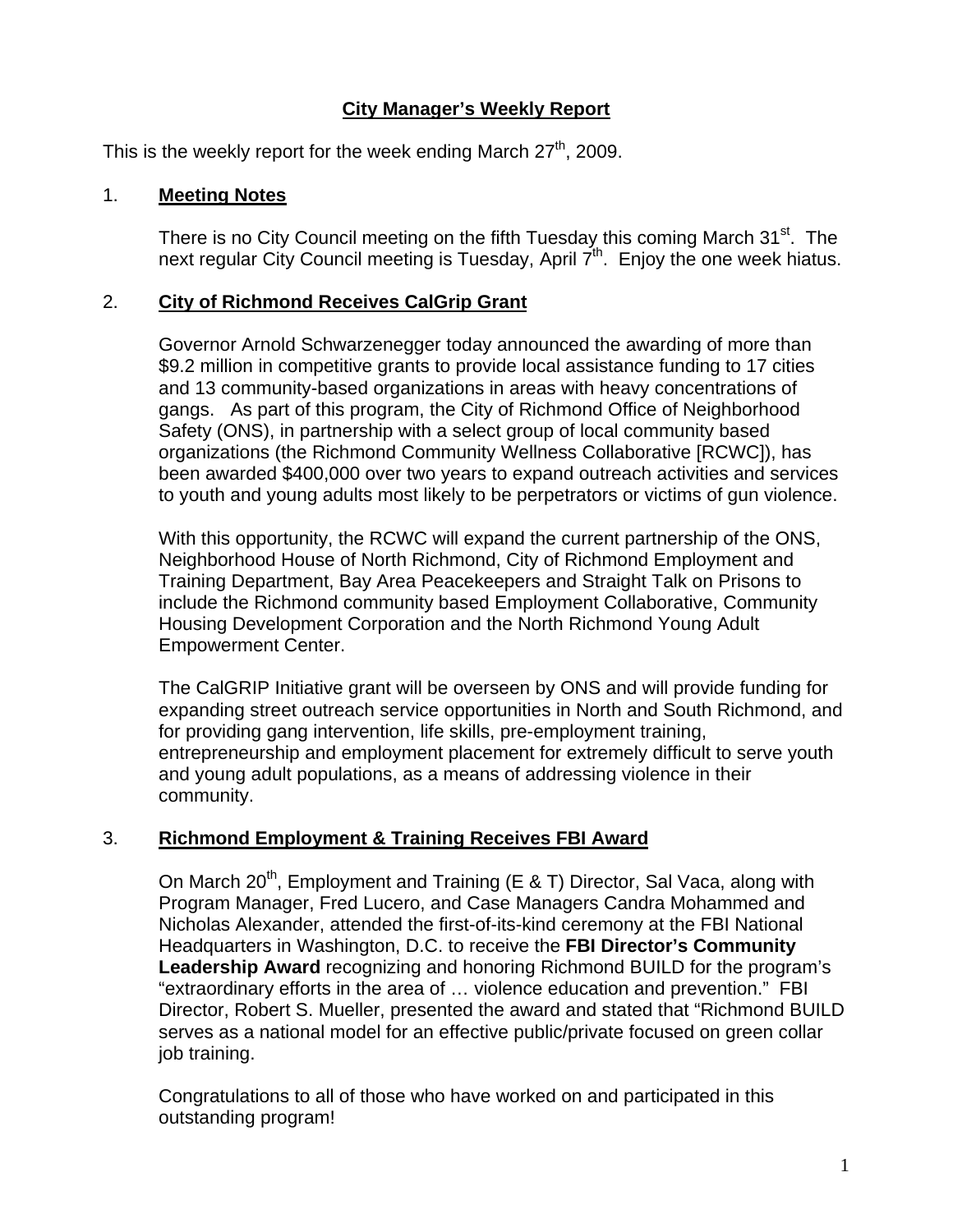#### 4. **PAL Dedicates Gymnasium and Honors Information Technology Director Sue Hartman as Volunteer of the Year**

The annual Police Activities League (PAL) luncheon was held this past Thursday at which the Hal Holt Memorial Gymnasium was dedicated at the new PAL one-stop youth center. The lunch was well-attended and served to both describe PAL activities during the past year and honor the contributions made by the many donors and volunteers.

Among those receiving special recognition as one of the Volunteers of the Year was the City of Richmond's own Information Technology Director Sue Hartman. Among Sue's many contributions as a volunteer to the PAL program this past year was related to her passion for gardening, and, especially her expertise in growing large pumpkins. Not only did Sue help PAL kids start a pumpkin patch at the PAL center this past year, she also arranged for a field trip to a large pumpkin patch in the Napa area for many PAL youth.

As PAL Executive Director Larry Lewis described Sue Hartman's contribution, I was reminded of the Cinderella fairy tale, in which a fairy godmother transports Cinderella to the ball in a fine carriage that she has magically transformed from a pumpkin. In this case, Sue transformed a few pumpkin seeds into a carriage that transported these PAL youth on a wonderful agricultural adventure.

Congratulations to Sue Hartman!

#### 5. **Joint Management Meeting with School District**

This past Monday, several of the City of Richmond's department managers (Police Chief Chris Magnus, Finance Director Jim Goins, Library and Cultural Services Director Monique le Conge, Recreation Director Keith Jabari, Housing Authority Director Tim Jones, and Police Captain Allwyn Brown) and I met with School Superintendent Bruce Harter's "cabinet" (key managers) in what was, hopefully, the first of many meetings to increase the collaborative relationship between the City of Richmond and the West Contra Costa Unified School District.

Among the topics discussed, or to be discussed at future meetings, were: WCCUSD finances, truancy reduction, shared use agreements (school sites for recreation/community use, after school programs, library and literacy programs, Intellectual capital (technology, etc.), School Resource Officers, Safe Campus program (Councilmembers Bates' initiative) with Contra Costa College and cooperation from Local 1, role of other organizations (County, Community Colleges, Non-Profits, Community Organizations, Corporations and Small Business, etc.) in collaborative efforts, and a school services agreement (level of service agreement).

We will keep you informed as these discussions move forward.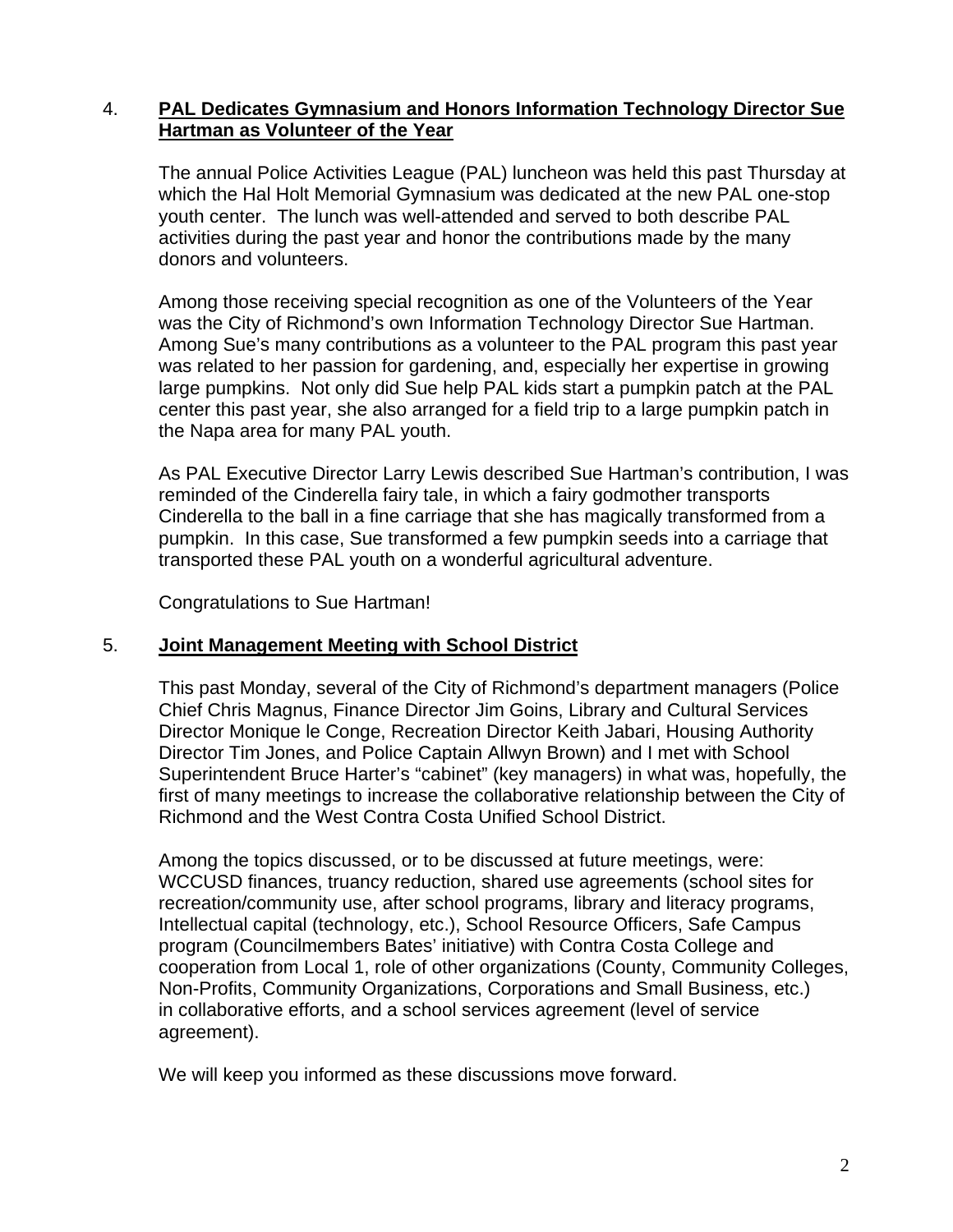## 6. **Community Service for Illegal Dumpers**

Last week, the City was successful in securing a court conviction for illegal dumping. The sentence for the individual convicted that was requested and received by the City was:

- 2 years probation;
- \$250 fine;
- \$750 restitution to the City; and
- 40 hours community service picking up garbage/trash in Richmond, which must be completed within 90 days of March  $19<sup>th</sup>$ .

#### 7. **City Receives Energy Efficiency Block Grant**

The City of Richmond has been awarded \$955,100 under the Energy Efficiency and Conservation Block Grant program, funded by stimulus dollars.

The funding can support energy audits and energy efficiency retrofits in residential and commercial buildings, the development and implementation of advanced building codes and inspections, and the creation of financial incentive programs for energy efficiency improvements. Other activities eligible for use of grant funds include transportation programs that conserve energy, projects to reduce and capture greenhouse gas emissions, renewable energy installations on government buildings, energy efficient traffic signals and street lights, deployment of Combined Heat and Power and district heating and cooling systems, and others. (More information on this program can be found at<http://www.eecbg.energy.gov/#le1>.) Staff will prepare program options for this grant funding for the City Council to review in the very near future.

Up to \$455 million is planned to be made available under a separate competitive solicitation for local energy efficiency projects. That solicitation will be released at a later date.

#### 8. **More Stimulus News from the League of California Cities**

The League of California Cities reports that this past Thursday, the Assembly passed a bill establishing the process, through the state's Surface Transportation Program (STP), by which highway funding from the American Recovery and Reinvestment Act (ARRA) will be distributed in California. This process has several benefits to cities including increasing the funding available to cities and providing more flexibility in using the funds. The bill also states the Legislature's intention that at least 40 percent of funding allocated to Metropolitan Planning Organizations (MPOs) be allocated to cities and counties.

California is receiving a total of \$2.57 billion in highway funds through the ARRA. Using STP formulas, CalTrans will receive \$963.7 million (37.5 percent), and MPOs will receive \$1.6 billion (62.5 percent). The Assembly legislative intent is that at least 40 percent of the regional funding (totaling \$642.5 million) go to cities and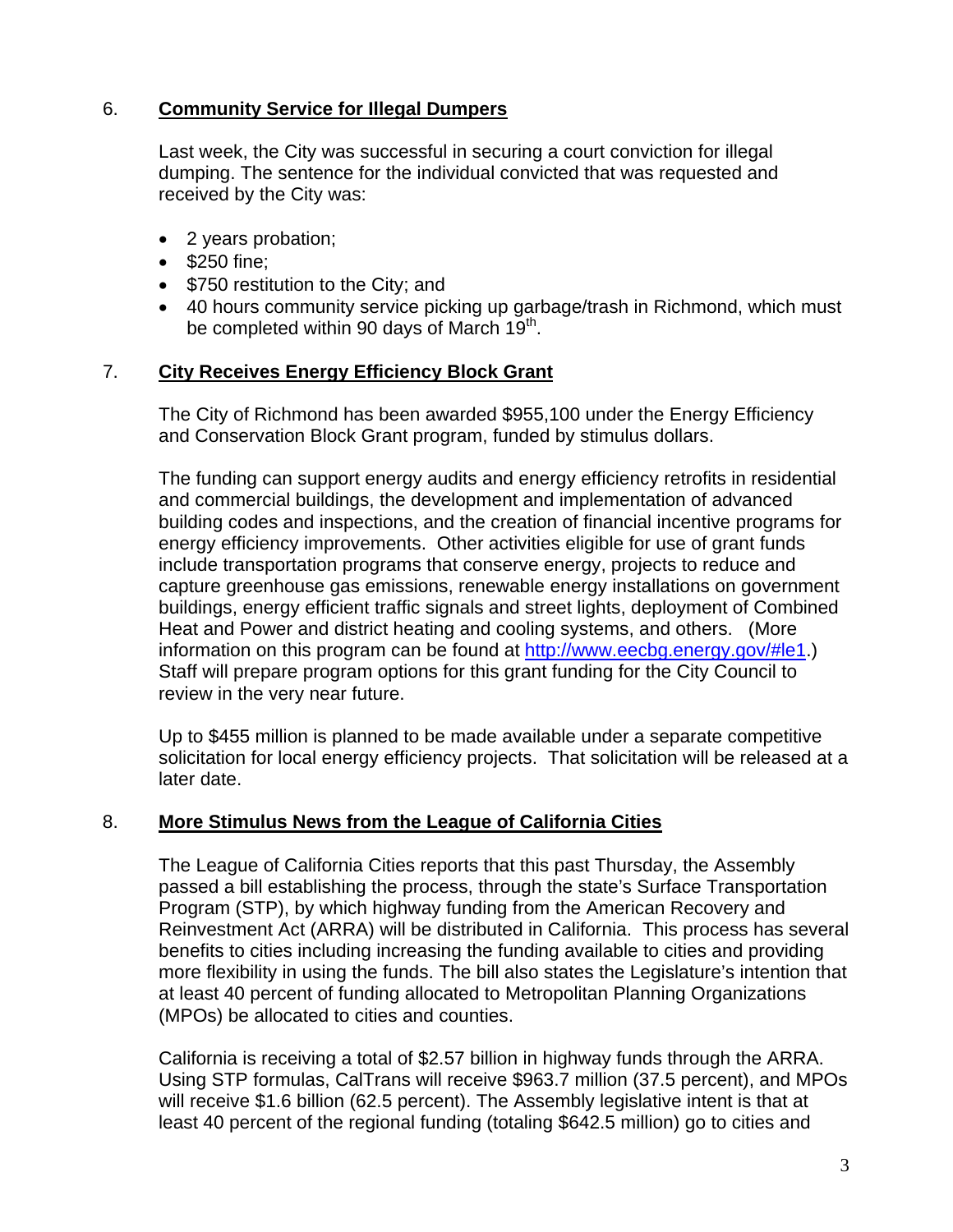counties. If cities and counties don't obligate the funding, the funds will revert back to the region to be reallocated within that region.

## 9. **Richmond YouthWorks Update**

Richmond YouthWORKS has closed the application period for the Richmond Summer Youth Employment Program with 510 applications received for the 'inhouse' training and placement portion of the program (an additional 200 applications are expected from the community collaborator portion of the program in April).

The program has kicked off the first two of the six required workshops and over half the youth have participated in a career assessment with YouthWORKS staff, and a sexual harassment training session provided by educator Robin Mills. Remaining workshop sessions for the program are an Academic Assessment over spring break, Financial Literacy/Money Management provided by volunteers from Mechanics Bank in April/May, Soft Skills training provided by Independent Living Skills Program trainers, Tim Hamp and Don Graves, and Resume Writing provided by YouthWORKS staff. The latter two will occur in the May/June period.

It is hoped that this will be the largest summer ever for the Richmond Summer Youth Employment Program.

### 10. **Richmond Beverage Distributor Gets 100% of Electricity from Rooftop Solar**

[Bay Area Beverage Company,](http://bayareabev.net/) the largest distributor of branded beverages in Alameda and Contra Costa counties in California, has completed the installation of a 500-kW solar power system, one of the largest in the region. The Richmond, California-based company now generates 100 percent of its electricity from solar power. Designed by San Francisco-based [Sunlight Electric](http://sunlightelectric.com/), the solar power system consists of 2,756 modules and is large enough to power 85 homes. The system was financed through loans and incentives, including approximately \$2.9 million in tax credits and state subsidies over the next six years.

The solar company estimates that the system will save the beverage distributor \$171,000 in electricity costs annually. It also is expected to reduce the distributor's carbon footprint by more than 905,924 pounds of CO2 per year. Complete details about the solar installation, including a real-time display of power generation and environmental benefits, can be found on the company's solar [Web site.](http://view2.fatspaniel.net/PV2Web/merge?&view=PV/standard/HostedDetail&eid=191335)

#### 11. **Meeting with City Businesses on Measure T**

On Wednesday, March 18th, Finance staff, along with the City's outside counsel, met with representatives of the Council of Industries and representatives of several Richmond businesses, including Galaxy Desserts, US Sasol, General Chemical and Chevron, to discuss the implementation of Measure T. These representatives raised a number of questions regarding the new ordinance, including those related to definition of a manufacturer, how the tax is calculated, and various other interpretations of terms contained in the new ordinance.